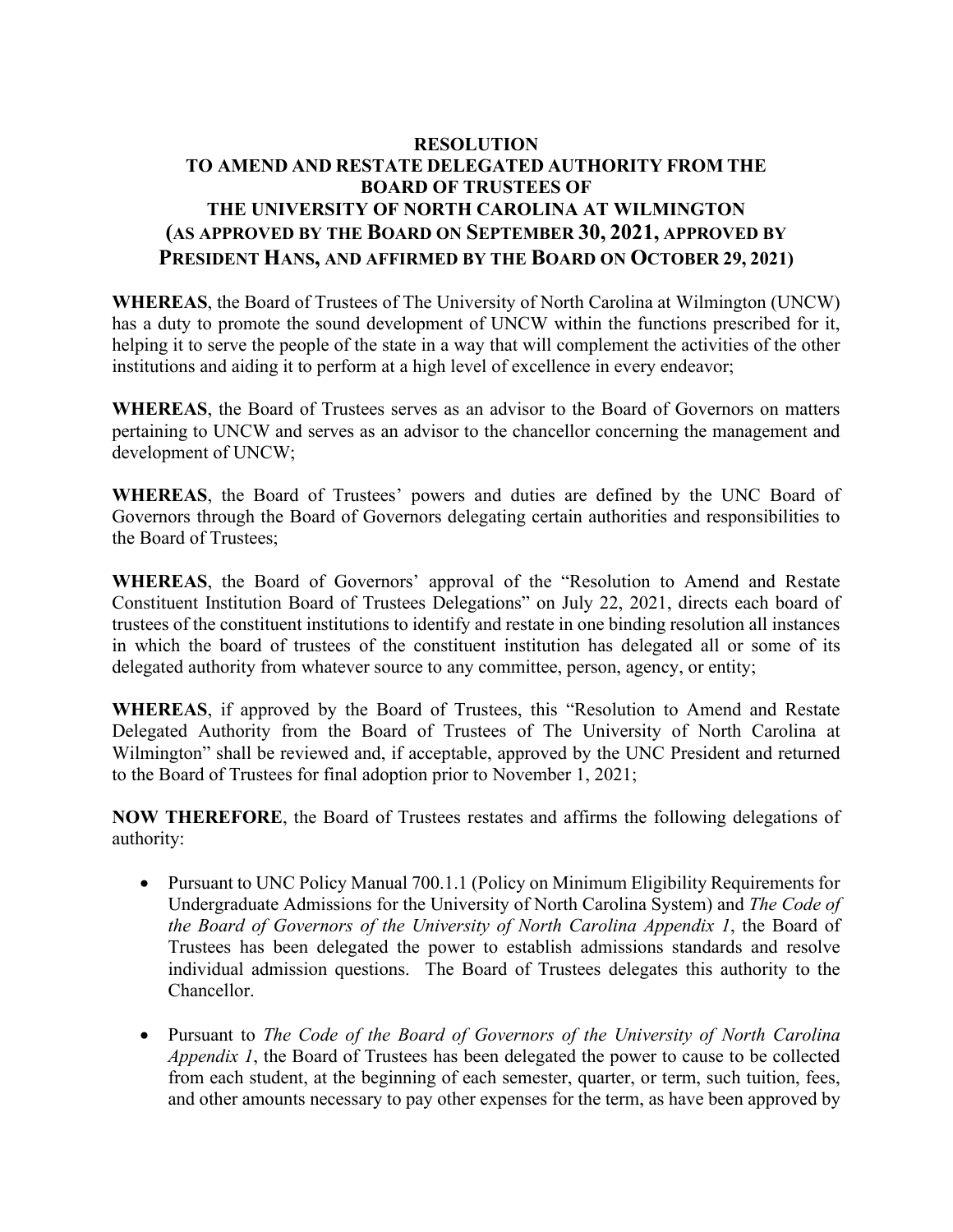the Board of Governors and the Board of Trustees. The Board of Trustees delegates this authority to the Chancellor.

- Pursuant to *The Code of the Board of Governors of the University of North Carolina Appendix 1*, the Board of Trustees has been delegated the power to require the payment of such advance deposits, at such times and under such conditions as it determines are appropriate or as may be required by state law or by the Board of Governors and the Board of Trustees delegates this authority to the Chancellor. The Chancellor has further delegated this authority to the Vice Chancellor for Business Affairs.
- Pursuant to *The Code of the Board of Governors of the University of North Carolina Appendix 1*, the Board of Trustees has been delegated the power to require the payment of such nonrefundable application fees, in connection with each application for admission, as may be required by state law or by the Board of Governors and the Board of Trustees. The Board of Trustees delegates this authority to the Chancellor. The Chancellor has further delegated this authority to the Provost and Vice Chancellor for Academic Affairs.
- Pursuant to *The Code of the Board of Governors of the University of North Carolina Appendix 1*, the Board of Trustees has been delegated the power to establish regulations concerning the acceptance of obligations of students, together with such collateral or security as may be deemed necessary or proper, in lieu of cash, in payment of tuition and fees and the Board of Trustees delegates this authority to the Chancellor. The Chancellor has further delegated this authority to the Vice Chancellor for Business Affairs.
- Pursuant to *The Code of the Board of Governors of the University of North Carolina Appendix 1*, the Board of Trustees has been delegated the power to determine whether an individual student shall be entitled to receipt of a particular degree and what grade a student will be assigned in a particular course, and the Board of Trustees delegates this authority to the Chancellor. The Chancellor has further delegated this authority to the Provost and Vice Chancellor for Academic Affairs, in consultation with the Faculty Senate. The awarding of posthumous degrees is done in accordance with an established process (see [https://uncw.edu/aa/policies\\_reports/posthumous-degree.html\)](https://uncw.edu/aa/policies_reports/posthumous-degree.html)
- Pursuant to *The Code of the Board of Governors of the University of North Carolina Appendix 1*, the Board of Trustees has been delegated the power to approve the names of all individuals on whom it is proposed that an honorary degree or other honorary or memorial distinction be conferred by the institution, subject to such policies as may be established by the Board of Governors. In regard to memorial and honorific distinctions, this delegated power is exercised by the Board of Trustees in accordance with UNCW Policy 09.140 (Policy for Establishing Naming Criteria and Protocols, [https://uncw.edu/policies/documents/09140namingpolicy.pdf\)](https://uncw.edu/policies/documents/09140namingpolicy.pdf) and UNCW's Honorary Degree process [\(https://uncw.edu/facsen/documents/hon\\_deg/honorary\\_deg.html\)](https://uncw.edu/facsen/documents/hon_deg/honorary_deg.html), which include delegation of some responsibilities, with final authority maintained by the Board.
- Pursuant to *The Code of the Board of Governors of the University of North Carolina Appendix 1*, the Board of Trustees has been delegated authority, subject to policies of the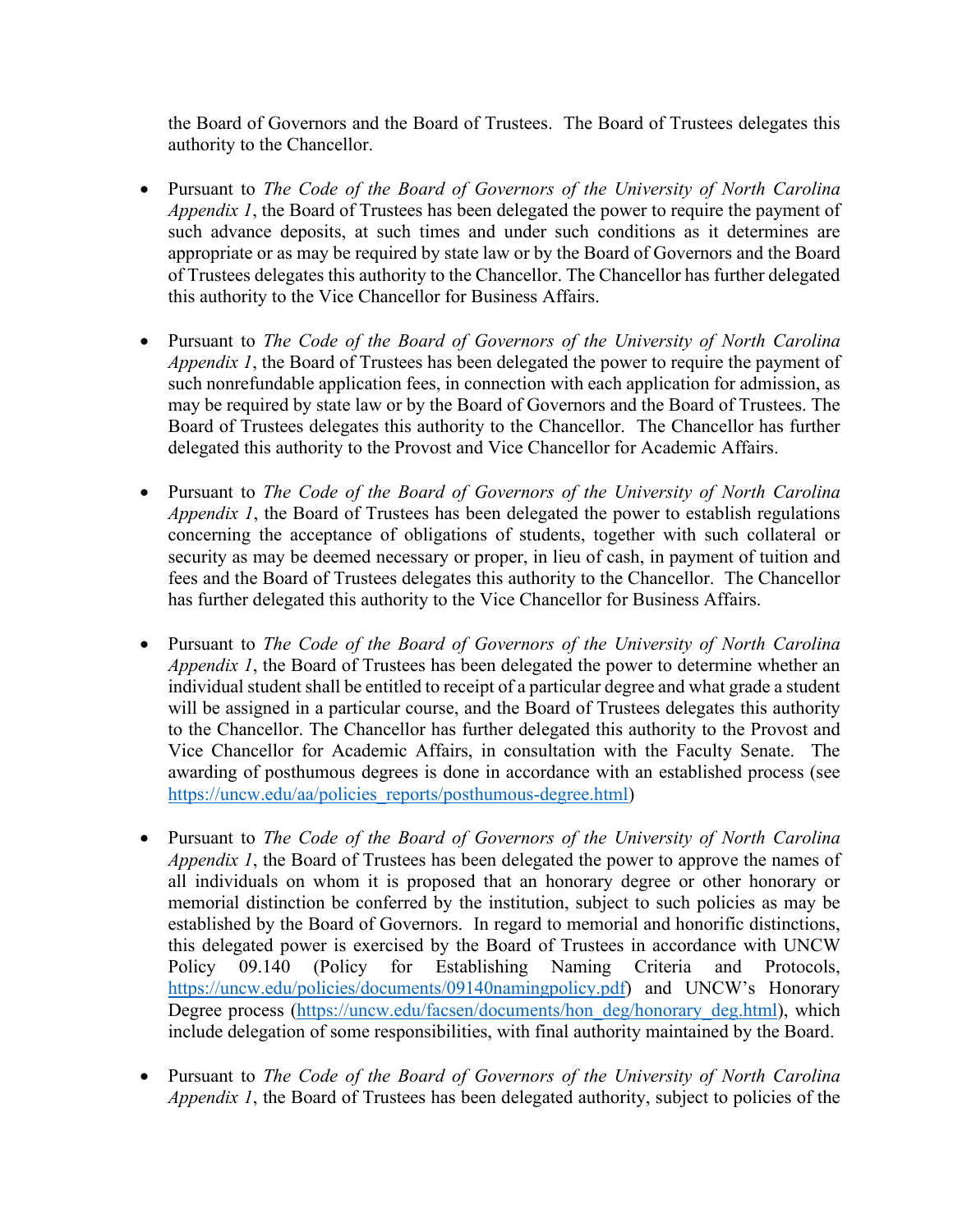Board of Governors and all legal requirements relative to the construction of state-owned buildings, for the following matters concerning campus capital construction projects which have been approved by the Board of Governors and authorized by the state of North Carolina: (1) the selection of architects or engineers for buildings and improvements requiring such professional services; (2) the approval of building sites; (3) the approval of plans and specifications; and (4) the final acceptance of all completed buildings and projects. The UNCW Board of Trustees regularly exercises the authorities outlined in the first three of these, through approvals of rank-order lists of architects and engineers, building sites, and the aesthetics of capital projects. The Board delegates the authority for final approval of detailed plans and specifications of applicable projects and the final acceptance of applicable projects to the Chancellor and/or his/her designee. [Also see: [Chancellor's Memo: Delegations of Signature Authority for Certain Contracts](https://uncw.edu/generalcounsel/documents/doc1.pdf) dated February 26, 2004, as supplemented and updated from time to time in the [University's](https://uncw.edu/generalcounsel/documents/topicareas7a2.rev1.dec2011.pdf)  [Signature Authority Chart."\]](https://uncw.edu/generalcounsel/documents/topicareas7a2.rev1.dec2011.pdf)

- Pursuant to *The Code of the Board of Governors of the University of North Carolina Appendix 1*, the Board of Trustees has been delegated the power to determine the type, level, and extent of student services (such as health care, athletic programs, and counseling) to be maintained for the benefit of students at the institution, subject to general provisions concerning types and levels of student services as may be prescribed by the Board of Governors and the Board of Trustees. The Board of Trustees delegates this authority to the Chancellor.
- Pursuant to *The Code of the Board of Governors of the University of North Carolina Appendix 1*, superseded by the North Carolina General Statutes [GS 116-44.3 et.seq.], the Board of Trustees has broad authority regarding traffic and parking regulations. Consistent with that authority and by action of the Board of Trustees on August 20, 2010, the Board of Trustees has delegated authority to the Chancellor regarding policies and procedures related to non-vehicular modes of transportation (non-street legal golf carts, utility carts, bicycles, skateboards, etc.) and street-legal golf carts. The Board of Trustees affirms this delegation of authority, not to include rates, fees, fines, and penalties for motor vehicle traffic and parking on campus.
- Pursuant to *The Code of the Board of Governors of the University of North Carolina Appendix 1* and the North Carolina General Statutes, the Board of Trustees, along with the Board of Trustees of the Endowment Fund of The University of North Carolina at Wilmington, has been delegated the responsibility for the preservation, maintenance and management of all properties, both real and personal, funds and other things of value which, either separately or in combination, constitute all or any part of the authorized endowment or trust funds, either currently in existence or to be established in the future, for the benefit of the individual constituent institution. Consistent with UNC Policy Manual 600.2 (Endowments and Other Funds), the Board of Trustees and the Board of Trustees of the Endowment Fund exercise appropriate oversight of the University's endowment and trust funds, with appropriate delegation to the Board of Trustees of the Endowment Fund and to the University Endowment staff, as expressed in the Investment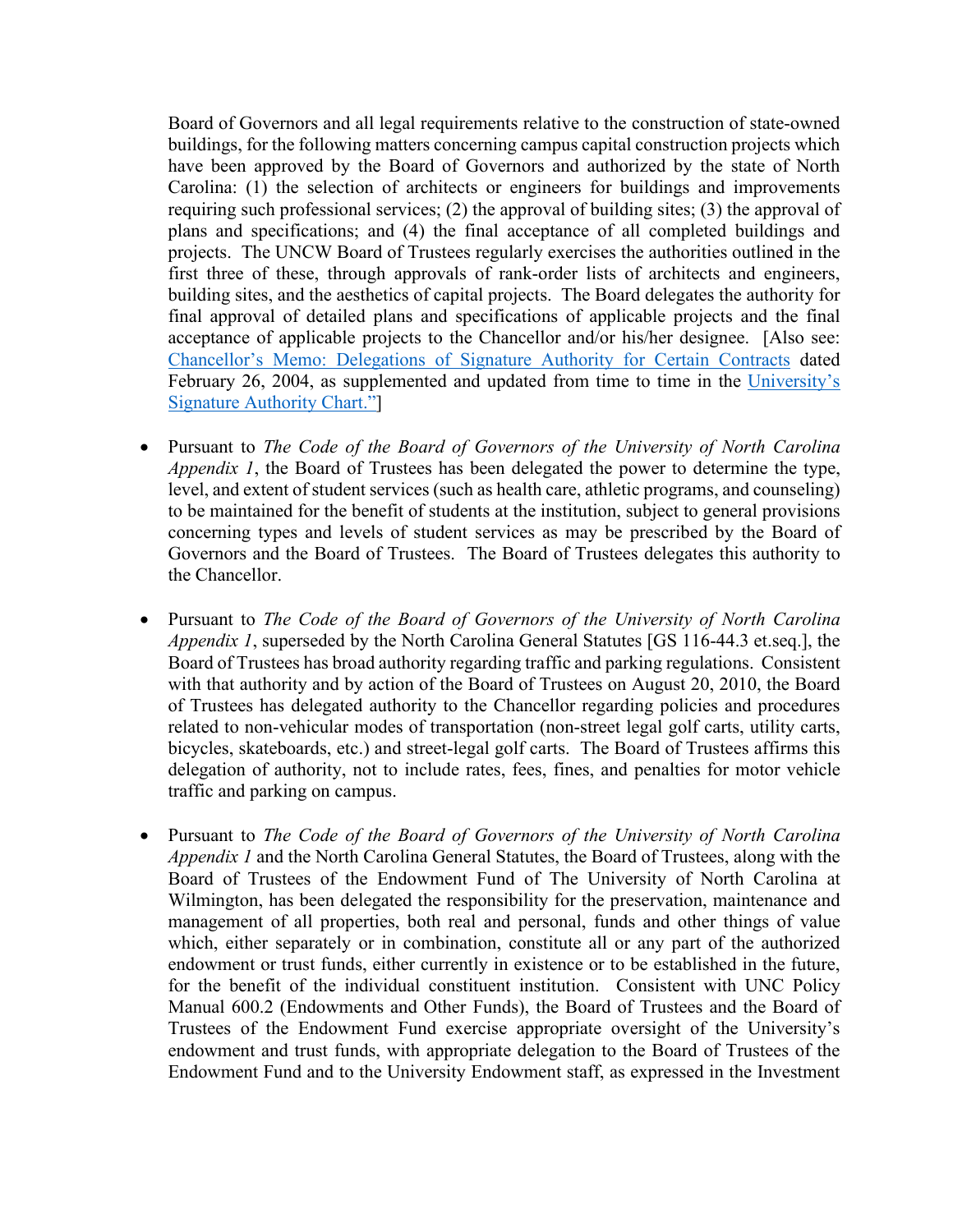Policy Statement of the Board of Trustees of the Endowment Fund of The University of North Carolina at Wilmington.

- Pursuant to UNC Policy Manual 500.2 (Patent Copyright Policies), Section XIV, the Board of Trustees has been delegated the power adopt patent procedures consistent with UNC Policy Manual 500.2. Pursuant to UNCW Policy 01.200 (Intellectual Property Policy, [https://uncw.edu/policies/documents/01200intellectualpropertypolicy.pdf\)](https://uncw.edu/policies/documents/01200intellectualpropertypolicy.pdf), adopted by the Board of Trustees, the Board delegates certain authorities and responsibilities to the Chancellor, the Provost, the Vice Chancellor for Business Affairs, and the Associate Provost for Research.
- Pursuant to UNC Policy Manual 500.2 and consistent with UNCW Policy 01.200, the Board of Trustees is the authority for UNCW Policy 01.210 (Copyright Use and Ownership Policy, [https://uncw.edu/policies/documents/01210.copyrightpolicy.pdf\)](https://uncw.edu/policies/documents/01210.copyrightpolicy.pdf). In that policy, the Board of Trustees delegates authority to the Chancellor and the Chancellor further delegates authority to others for the administration of the Board's policy.
- Pursuant to UNC Policy Manual 600.3 (Special Responsibility Constituent Institutions) and UNC Policy Manual 600.3.4 (Granting of Management Flexibility to Appoint and Fix Compensation), the Board of Trustees has been delegated the power to execute the following personnel actions for faculty and all EHRA non-faculty (IRITS) employees, including SAAO I and SAAO II positions, with the exception of the Chancellor: 1) permanent and temporary appointments and salaries; 2) promotion, including faculty rank changes and conferral of tenure; 3) permanent and temporary salary increases, within limits set by the UNC Board of Governors, 4) supplements and stipends, and 5) retreat and separation, consistent with UNC Policy Manual 300.1.6[R]. Pursuant to the Campus Management Flexibility Plan as approved by the system office, which is incorporated herein by reference, and pursuant to actions by the Board of Trustees (including actions recorded in the minutes of the meetings held on: January 13, 2000; January 18, 2002; April 22, 2016; and October 28, 2016), the Board of Trustees delegates to the Chancellor: 1) appointments, temporary or permanent, salaries, and promotions of EHRA Non-faculty, including IRITS, SAAO I positions for which the Board of Governors does not establish salary ranges, and SAAO II positions; 2) temporary appointments of faculty and all SAAO I positions, except the Chancellor; 3) salary increases within limits set by the Board of Governors and the President for faculty, EHRA Non-faculty, including IRITS, SAAO I positions for which the Board of Governors does not establish salary ranges, and SAAO II positions; 4) supplements and stipends for faculty, EHRA Non-faculty, including IRITS, SAAO I positions for which the Board of Governors does not establish salary ranges, and SAAO II positions; and 5) retreat and separation for EHRA Non-faculty, including IRITS, SAAO I positions for which the Board of Governors does not establish salary ranges, and SAAO II positions (also see UNCW Policy 03.220). Consistent with UNC policy and the Campus Management Flexibility Plan, the Board of Trustees retains authority for: 1) permanent appointments and promotions of faculty and SAAO I positions for which the Board of Governors establishes salary ranges (e.g., vice chancellors); 2) conferral of tenure for faculty; 3) salary increases for SAAO I positions, except the Chancellor, for which the Board of Governors establishes salary ranges; 4) supplements and stipends for SAAO I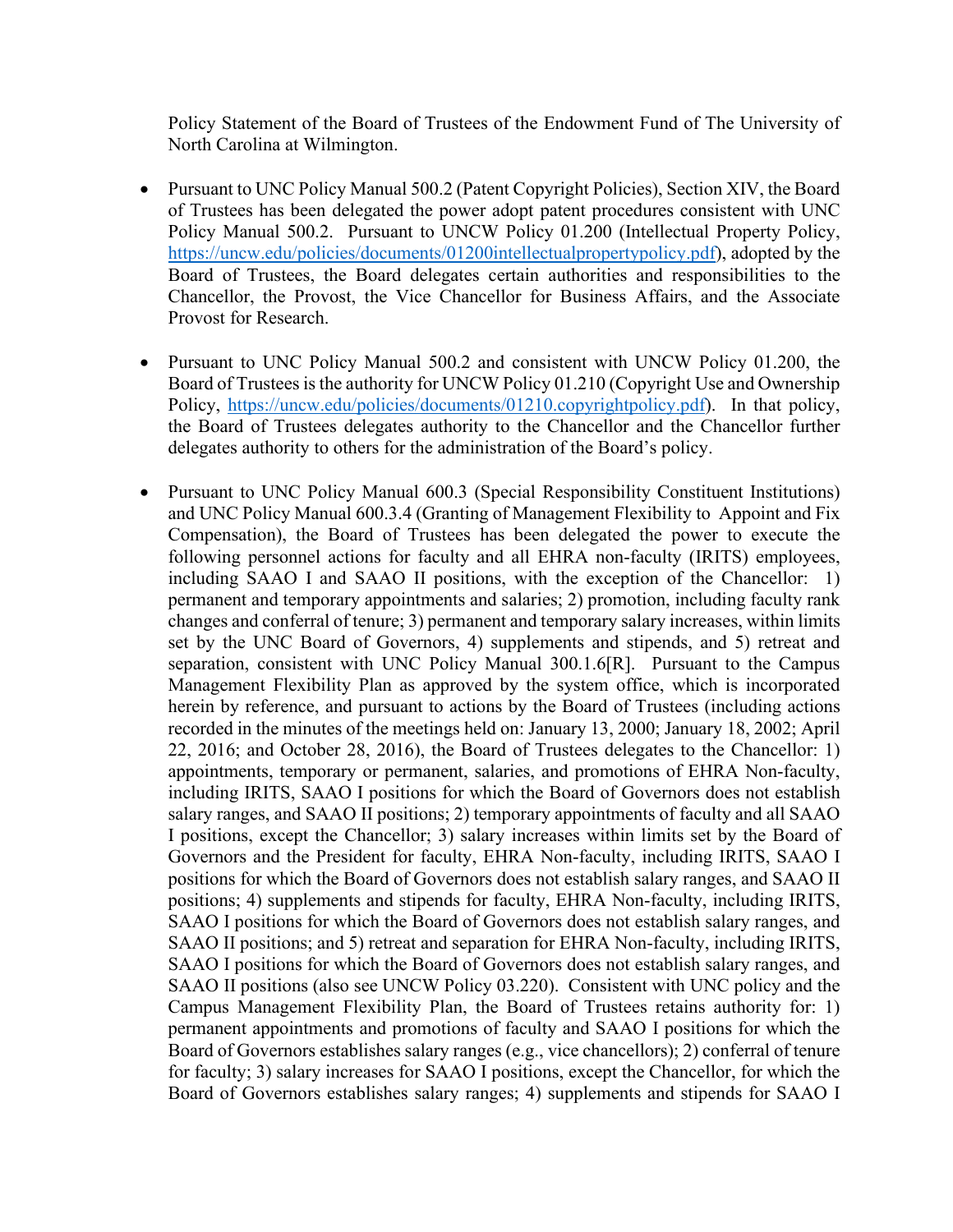positions, except the Chancellor, for which the Board of Governors establishes salary ranges; and 5) retreat and separation for SAAO I positions, except the Chancellor, for which the Board of Governors establishes salary ranges.

- Consistent with the policy of the Board of Governors, UNCW's administration of issues related to Non-Salary and Deferred Compensation are addressed by the Board of Trustees through the Board's approval (on August 2, 2007) of the relevant UNCW Policy 08.350 [\(https://uncw.edu/policies/documents/08.350\\_non\\_salary\\_and\\_deferred\\_compensation.pd](https://uncw.edu/policies/documents/08.350_non_salary_and_deferred_compensation.pdf) [f\)](https://uncw.edu/policies/documents/08.350_non_salary_and_deferred_compensation.pdf) and through the related UNCW policy on Moving Expenses Payment/Reimbursement (05.106, [https://uncw.edu/policies/documents/movingexpensespolicy05106.pdf\)](https://uncw.edu/policies/documents/movingexpensespolicy05106.pdf), as last updated on May 29, 2015.
- Consistent with and pursuant to Section 611 of The Code of the Board of Governors, UNC Policy 300.1.1, UNC Policy 300.2.1, and G.S. 126-25, the Board of Trustees is the authority for UNCW Policy 08.521 on Review and Appeal Procedures for EHRA employees, including SAAO I and SAAO II, who are not subject to the faculty grievance procedures. Through UNCW Policy 08.521, the Board of Trustees delegates authority as detailed in that policy.
- Pursuant to the Procedural Policies of the Board of Trustees (UNCW Policy 01.100, https://uncw.edu/policies/documents/01.100 botprocpol.051205.pdf), the Board of Trustees has designated the Educational Planning and Programs Committee of the Board, which is a committee of the whole, as the standing committee to make recommendations to the Board on those matters outlined in Sections I, II, III, IV, VIII, X, XI, XII and XIII of the Delegations of Duty and Authority to Boards of Trustees and for issues pertaining to the Divisions of Academic Affairs and Student Affairs, as well as oversight of the long range planning process. Further, the committee is authorized to act for the Board on the appointments to the faculty and staff of the University which are proposed by the Chancellor, in accordance with the delegation of management flexibility with regard to personnel from the UNC Board of Governors. The committee is further authorized to consult with the Chancellor, on behalf of the Board of Trustees, where such consultation is required in Section I, subsection A, of the Delegations of Duty and Authority to the Boards of Trustees. In those cases where students may be legally authorized to appeal administrative decisions to the Board of the Trustees, the Educational Planning and Programs Committee or the Executive Committee shall act for the Board of Trustees in the appeal proceedings.
- Pursuant to the Procedural Policies of the Board of Trustees (UNCW Policy 01.100, https://uncw.edu/policies/documents/01.100 botprocpol.051205.pdf), the Board of Trustees has designated the Business Affairs Committee of the Board to act for the Board of Trustees in those matters outlined in Sections VI and XIV of the Delegations of Duty and Authority to Boards of Trustees, except that portion of Section VI dealing with the acquisition of disposition of real property, in which cases the Business Affairs Committee shall make recommendations to the Board for its consideration. Further, the committee is authorized to advise the Chancellor on Sections V, VII, IX, and XVI of the Delegations of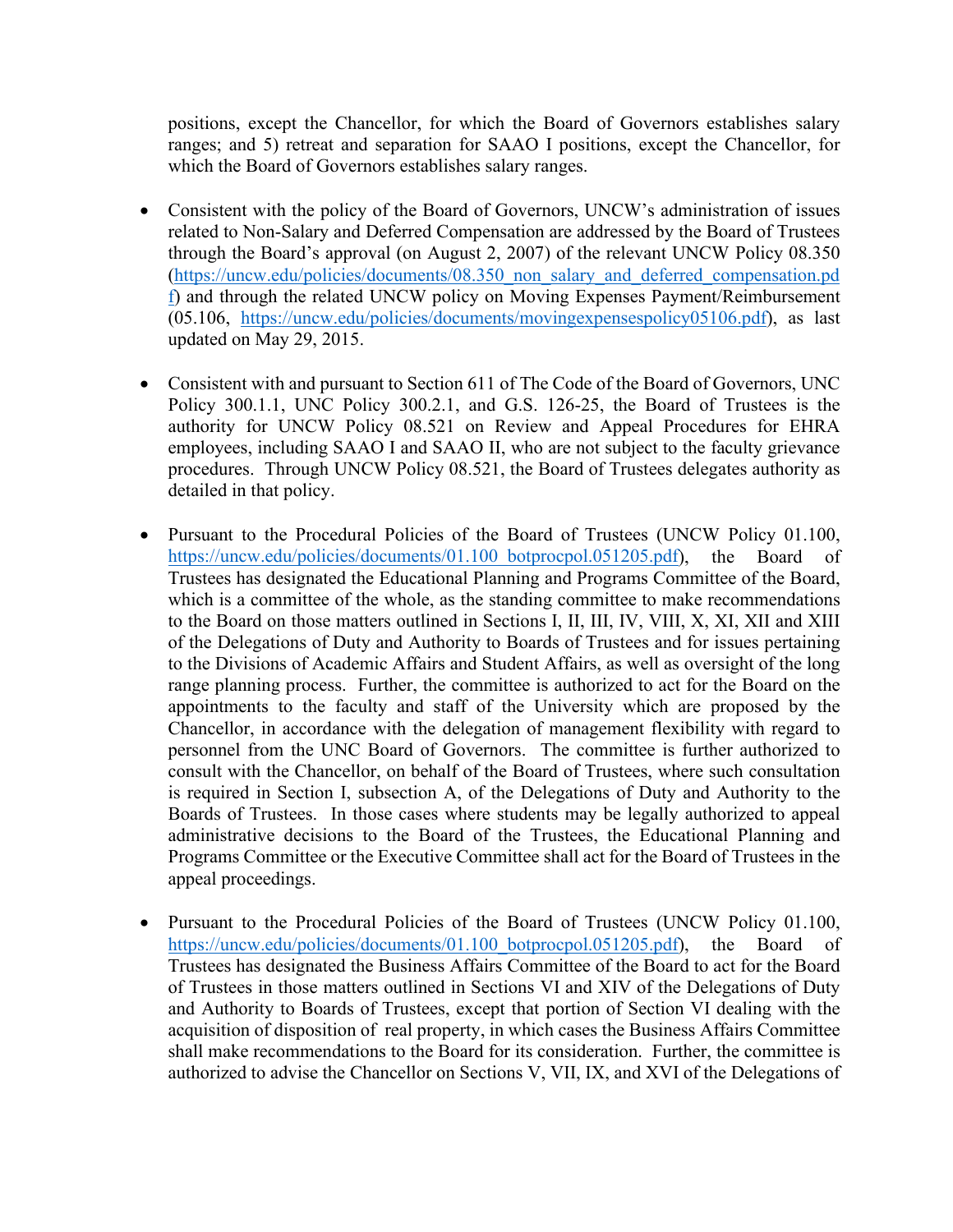Duty and Authority to Boards of Trustees and to consult with the Board of Governors on fiscal affairs when such consultation is appropriate.

- Pursuant to the Procedural Policies of the Board of Trustees (UNCW Policy 01.100, https://uncw.edu/policies/documents/01.100 botprocpol.051205.pdf), the Board of Trustees has designated the External Affairs Committee of the Board with the primary responsibility for issues pertaining to the Division of University Advancement, governmental relations, university relations, intercollegiate athletics, campus naming opportunities, community engagement, and related activities.
- Pursuant to the Procedural Policies of the Board of Trustees (UNCW Policy 01.100, https://uncw.edu/policies/documents/01.100 botprocpol.051205.pdf), the Board of Trustees has charged to the Audit, Risk and Compliance Committee of the Board with reviewing and recommending changes to the Committee's Charter [\(https://uncw.edu/ia/about/committee.html\)](https://uncw.edu/ia/about/committee.html) and the Office of Internal Audit Charter (https://uncw.edu/ia/about/charter.html). The purpose, organization, procedures, and The purpose, organization, procedures, and duties of the committee are stated in the Committee Charter, which is adopted by the Board of Trustees after review and recommendations from the committee on an annual basis. In addition to the two charters referenced above, the committee derives authority from and is guided by Article 79 of G.S. 143 (Internal Auditing), G.S. 116-40.7 (Internal Auditors), UNC Policy Manual 1300.7 (University Enterprise Risk Management and Compliance), and UNC Policy Manual Chapter 1400 (Information Technology).
- Pursuant to UNC Policy Manual 1400.1 (Information Technology Governance), the Board of Trustees has been delegated the power for oversight of IT governance. Pursuant to UNC Policy Manual 1400.2 (Information Security), the Board of Trustees has been delegated the power for oversight of the institution's information security program. Consistent with the UNC Policy Manual, Chapter 1400, and System Office guidance, the Board of Trustees approved and retains the authority for UNCW Policy 07.100.00 (Responsible Use of Information Technology Resources, [https://uncw.edu/policies/documents/07.100.00](https://uncw.edu/policies/documents/07.100.00-responsible-use-of-it-resources.pdf) [responsible-use-of-it-resources.pdf\)](https://uncw.edu/policies/documents/07.100.00-responsible-use-of-it-resources.pdf). Consistent with the UNC Policy Manual, Chapter 1400, and System Office guidance, the Board of Trustees approved and retains the authority for UNCW Policy 07.300.00 (Information Security, [https://uncw.edu/policies/documents/07.300.00-information-security.pdf\)](https://uncw.edu/policies/documents/07.300.00-information-security.pdf). The Board reviewed the relevant IT policies in the 07.100, 07.200, and 07.300 series and delegated authority to the Chancellor and the Chief Information Officer as appropriate, with the Chancellor further delegating appropriate authority to the Chief Information Officer.
- The Board of Trustees approved and is the authority for UNCW Policy 04.110 (Policy on Illegal Drugs, [https://uncw.edu/policies/documents/04110policyonillegaldrugs.pdf\)](https://uncw.edu/policies/documents/04110policyonillegaldrugs.pdf). In that policy, the Board delegates authority to the Chancellor and others as appropriate.
- Pursuant to 16 CFR 681.1 and 16 CFR 681.2, the Board of Trustees approved and is the authority for UNCW Policy 01.230 (Identity Theft Prevention Programs/Red Flags, [https://uncw.edu/policies/documents/01230redflagsruleprogram.april2009.final.pdf\)](https://uncw.edu/policies/documents/01230redflagsruleprogram.april2009.final.pdf). In that policy, the Board delegates authority to the Chancellor and others as appropriate.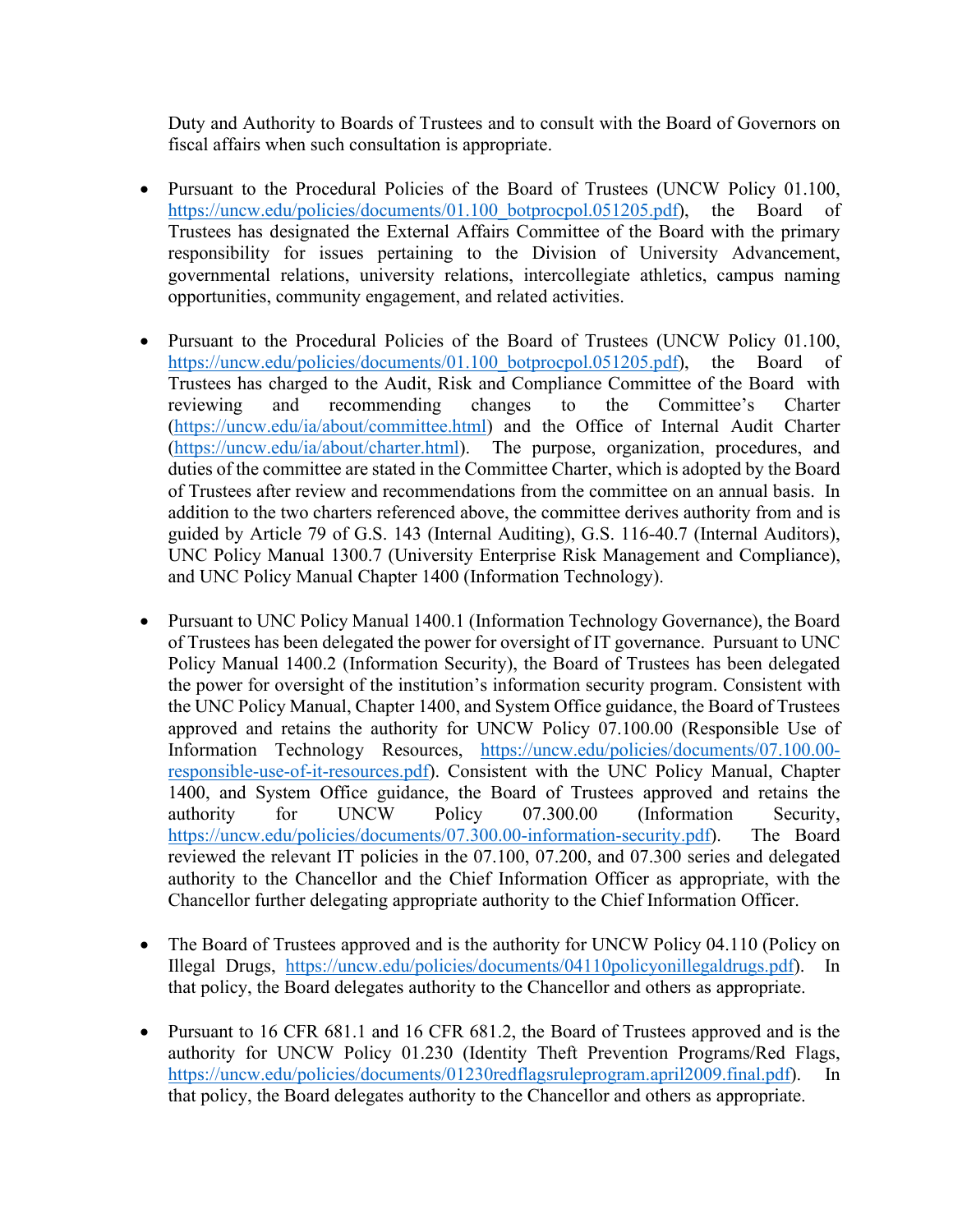- Pursuant to the duties, responsibilities, and authorities assigned to the Chancellor by the Board of Governors through Section 502 of *The Code of The University of North Carolina*, the Board of Trustees hereby delegates to the Chancellor and affirms the Chancellor's inherit authority to sign and execute, or to designate UNCW employees to sign and execute, agreements, contracts, leases, and other official documents with institutions, agencies, corporations, partnerships, individuals, and other legal entities, including all such agreements not required by law or administrative regulation to be otherwise executed; provided, however, that such agreements shall comply with the law of North Carolina, especially North Carolina General Statutes Chapters 143 and 146, when applicable, and with *The Code of The University of North Carolina*, and policies determined by the Board of Governors or the Board of Trustees. Campus officials designated by the Chancellor to sign official documents on behalf of UNCW are identified in the [Chancellor's Memo:](https://uncw.edu/generalcounsel/documents/doc1.pdf)  [Delegations of Signature Authority for Certain Contracts](https://uncw.edu/generalcounsel/documents/doc1.pdf) dated February 26, 2004, as supplemented and updated from time to time in the University's Signature Authority [Chart."](https://uncw.edu/generalcounsel/documents/topicareas7a2.rev1.dec2011.pdf)
- Notwithstanding any other provision authorized by the Board of Trustees, all authority that has been delegated to the Board of Trustees and has not been expressly identified and further delegated in this Resolution is hereby vested in the authority of the Board of Trustees.

BE IT RESOLVED, that the UNCW Board of Trustees hereby approves the delegations listed above and hereby approves this Resolution for transmittal to the President of the University of North Carolina System.

Gidget Kidd Chair of the UNCW Board of Trustees Mark Lanier Assistant Secretary to the Board of Trustees